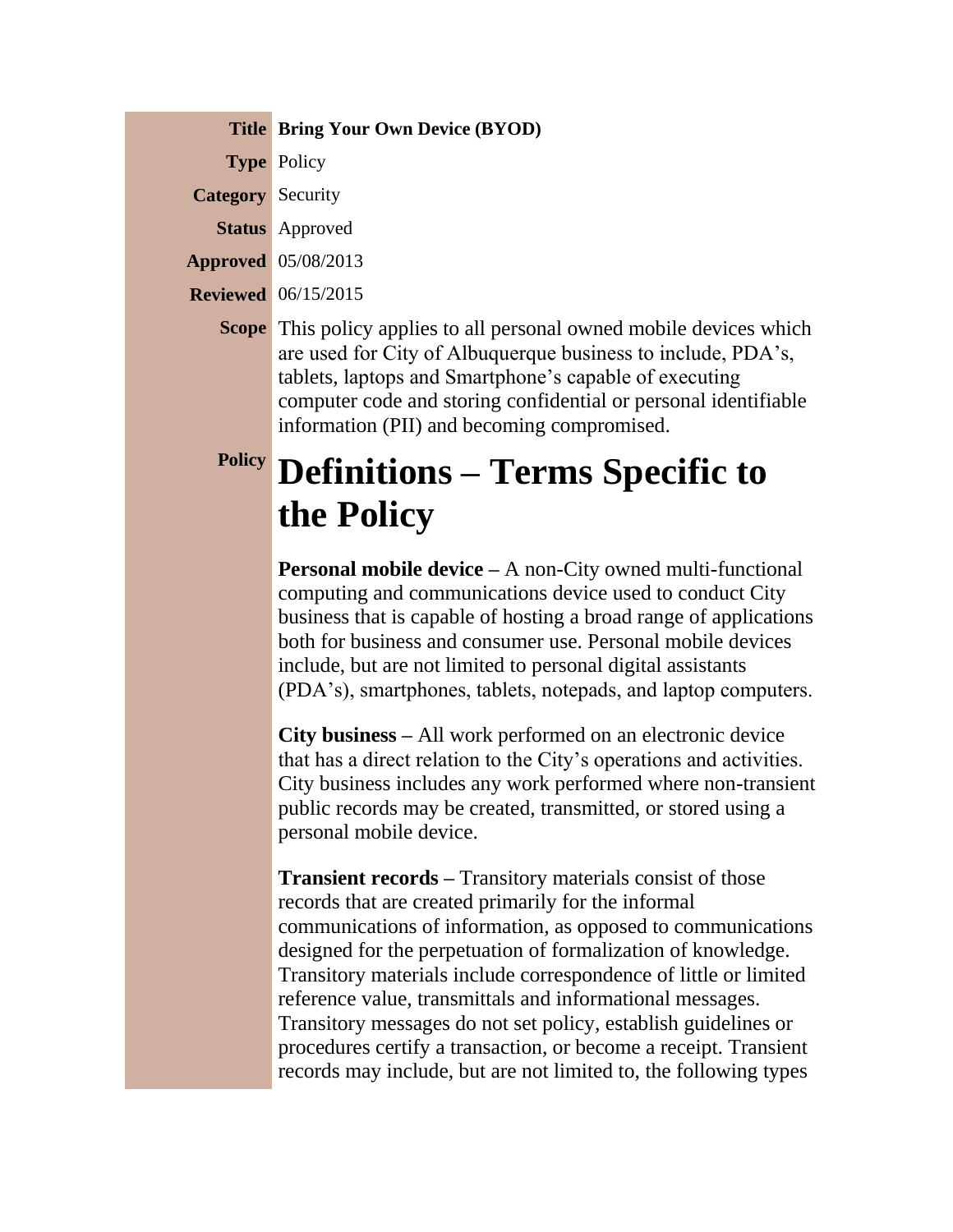of communications as it relates to a project or event:

- Personal notes outlining an oral report
- Preliminary drafts
- Memos (paper or electronic) pertaining to scheduling an event
- Documents designated as updated

**Mobile Device Management** - Mobile device management (MDM) software secures, monitors, manages and supports mobile devices deployed across mobile operators, service providers and enterprises.

### **Acceptable use**

The owner of the device is responsible for the secure use of this device and the security of data on the device.

Personally or affiliate owned computers used by City affiliates, contractors, and staff for City business must comply with all City security standards. It is the responsibility of the user to ensure the required security controls are implemented and maintained in accordance with the **City Mobile Device Security Policy**.

Illicit and pornographic materials are not permitted on personal devices being brought in and connecting to the City infrastructure. **(See Employee Internet Use policy)**

Peer-to-Peer file sharing /Bit torrent applications are prohibited on the City network. These programs are configured by default to "share out"; that is, not only can you retrieve files from other users' computers, but they can retrieve files from your computer without your knowledge. **(See Standard Peer-to-Peer (P2P) Internet-based Applications)**

Illegal/pirated software is prohibited on a device that is being used for work related activity.

All existing City policies apply to employee conduct when accessing the Internet on personal owned mobile devices used to conduct City business, especially those that deal with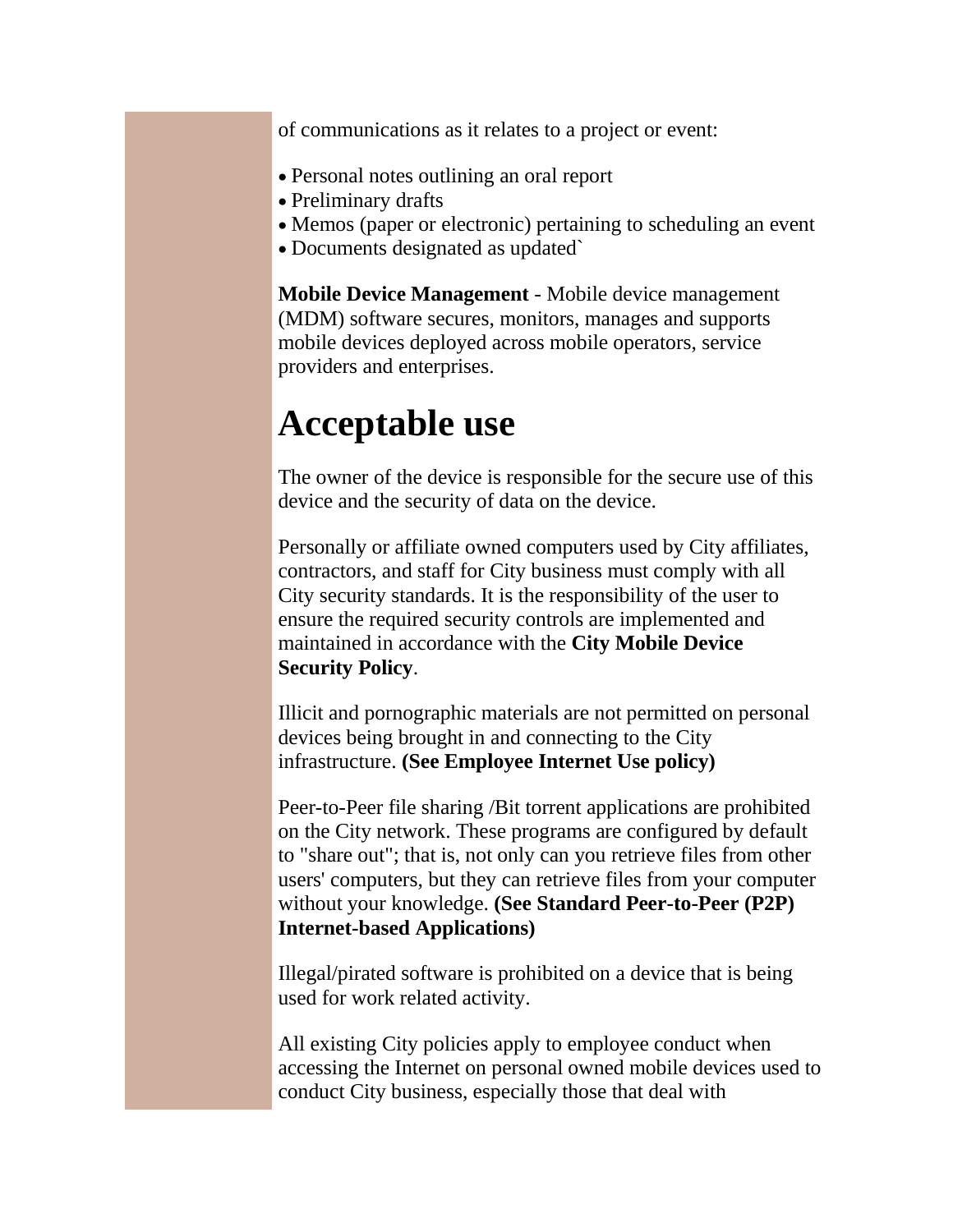intellectual property protection, privacy, misuse of City resources, sexual harassment, data security, and confidentiality. **(See Employee Internet Use Policy)**

### **Device selection**

The City of Albuquerque current standard platforms for mobile devices are the Android, IPhone, BlackBerry and IPad. Although recommended, this list does not limit the devices which are allowed. Additional devices shall be approved by the CIO or his designee.

### **Protection of the Device**

**Security Software:** Prior to gaining access to the City networked resources, it is the responsibility of the owner of the device to update anti-virus and security patches when patches are available. Many older devices do not support updates. When feasible, replace these devices with newer technology that support updates.

**Encryption**: Devices can have built-in encryption capabilities or use commercially available encryption tools. Encryption must be enabled for any device which processes and stores City owned Personal Identifiable Information or data which may be harmful to the City if it is lost or stolen.

**Password:** The device should, at minimum, have a log on password, Personal Identification Number (PIN) or Pattern screen lock for authentication. Mobile devices connecting to the City network shall adhere to the City password standard.

**Wi-Fi:** Not all public Wi-Fi locations can be trusted. Employees shall not send sensitive data over networks that are not secure. Transaction shall be sent over a HTTPS secure connection. Additionally, Staff is encouraged to implement VPN software so that employees can connect to corporate data and resources over encrypted channels.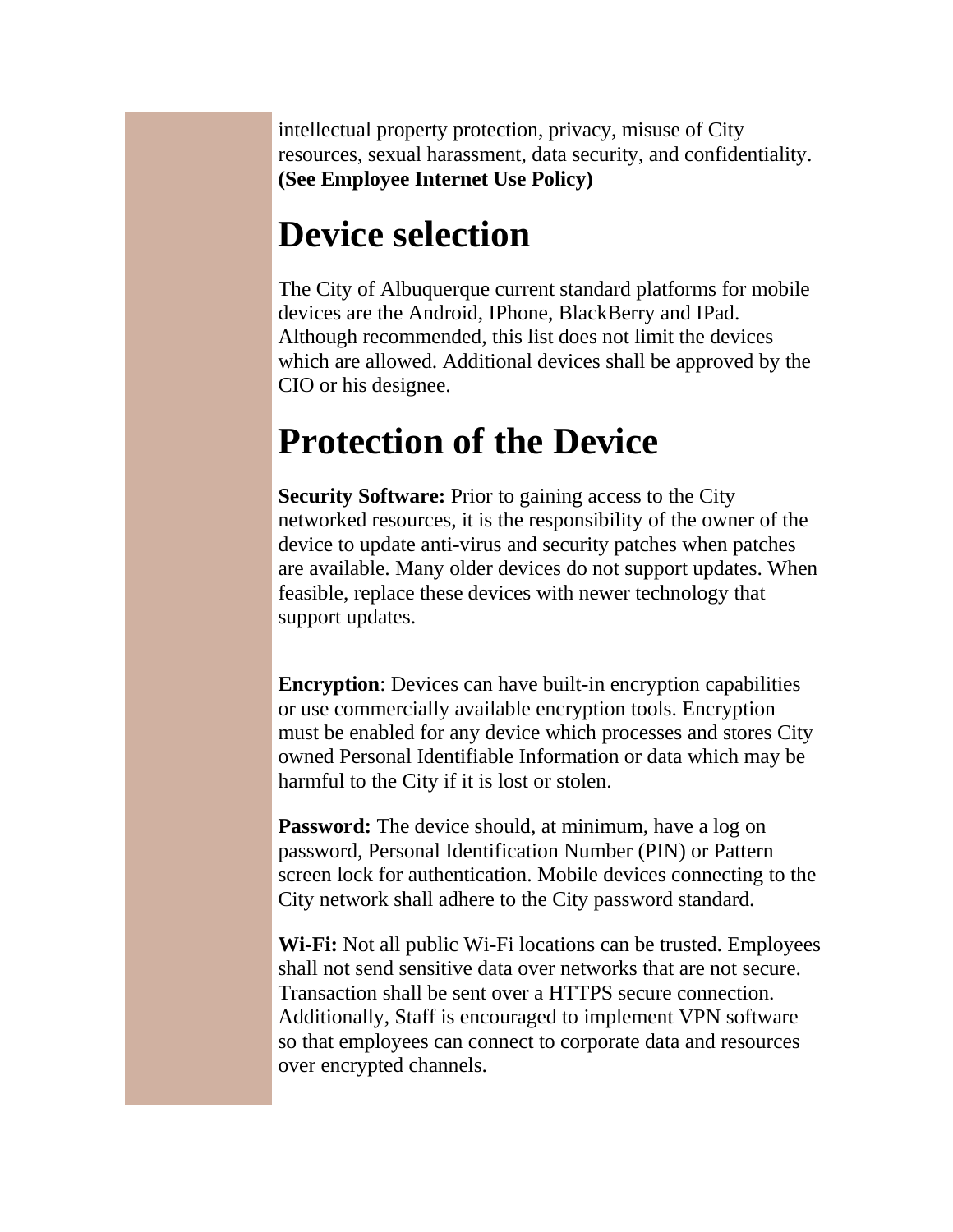### **Use of Personal Devices Connecting to the City Network**

City personnel may use personal devices, such as Ipads, tablets, laptops or desktop computers to connect to the City's network using the City's remote access facility, such as its Virtual Private Network (VPN).

If the City requires an employee or, if the employee voluntarily uses a personal mobile device for city business, at that time, a public record has been created. (e.g., text messages, photographs, voice mail, etc).

A City of Albuquerque employee, who uses a personal mobile device, either required or voluntarily to processes and stores City data, must comply with an Inspection of Public Records (IPRA) request.

In the case of an employee's refusal to comply with an IPRA request, a lawsuit can be brought and enforced if the city requires an employee or if the employee voluntarily uses a personal mobile device for city business. A court can order the production of these public records requested from the employee's personal mobile device.

**Security Requirements:** City personnel who use a personal device to connect to the City's network must protect their device by adhering to the City Password standard. The device must be set such that re-entering of the password is required after 15 minutes of idle time, use active and up-to-date anti-malware software, and stay current on software patches. (See Mobile Device Security Policy)

**Jail-broken Devices**: Jail-broken or rooted devices are devices which have been tampered with such that all limitations have been removed. City personnel may not use jail-broken or rooted devices to connect to the City's network. At no time shall a City owned device be jail-broken or rooted.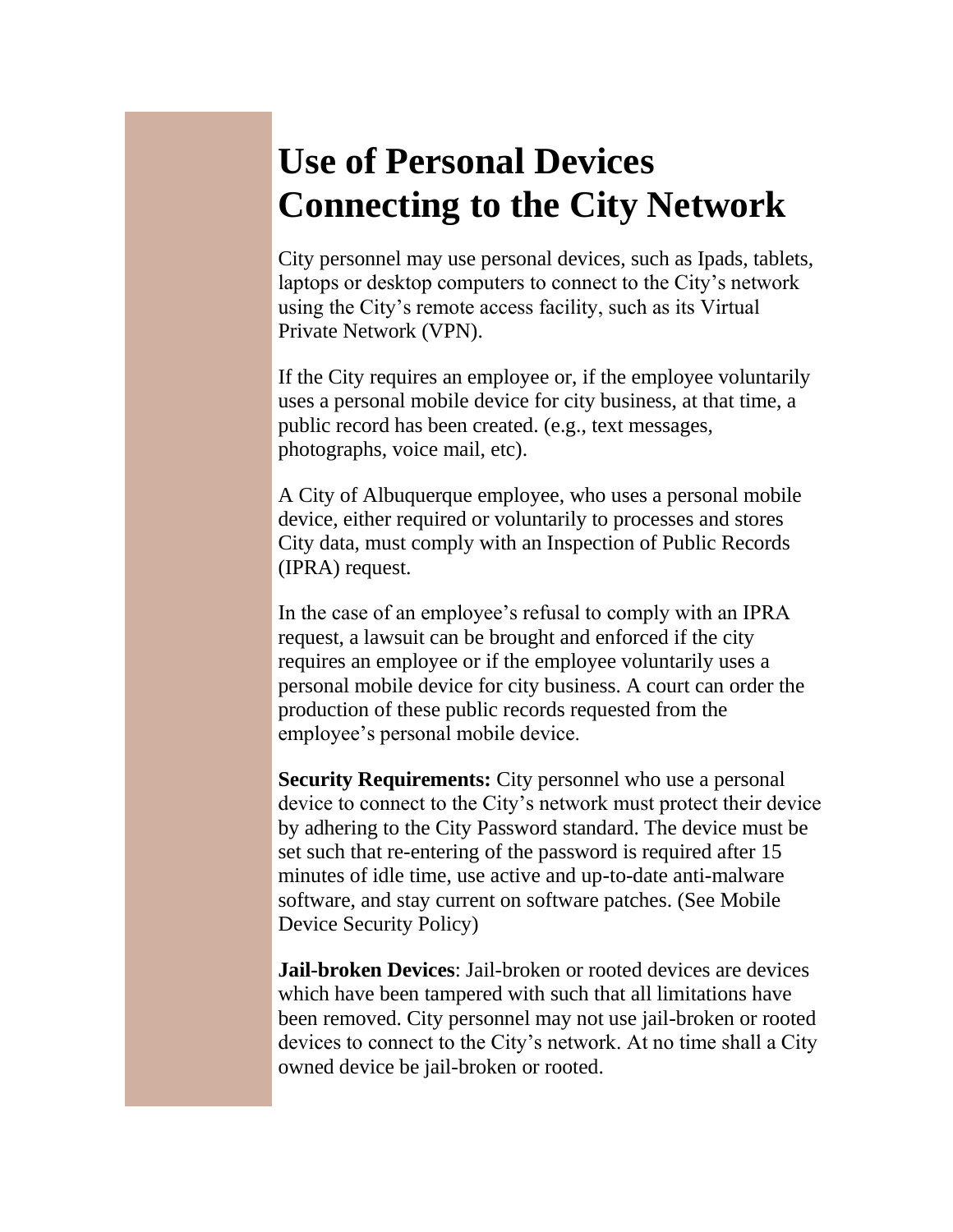## **Loss of a device or leaving the City**

Upon completion of employment or contract with the City, the individual is responsible for returning all equipment, software and information provided by the City, whether in electronic form or otherwise. It is the responsibility of the owner of the device to transfer all City related business to the immediate supervisor or point of contact. It is the responsibility of the individual to remove all City data stored from the device.

If the device is lost or stolen, it is the responsibility of the owner to report this loss immediately to the DTI Service desk, and the police.

### **Reimbursement**

Unless specifically approved by the department manager, the City will not reimburse staff for the use of personally owned devices.

# **Support Expectations**:

Personnel who choose to use a personal mobile device to conduct City business must not expect City IT staff to support personal mobile devices.

## **Mobile device management**

The implementation of Mobile device management (MDM) software lets IT configure, secure, monitor and wipe smartphones and tablets and other mobile devices. MDM is also one element that can enforce BYOD policy and other requirements. The City reserves the right to implement a MDM strategy in protecting City resources in securing mobile devices connecting to the City infrastructure.